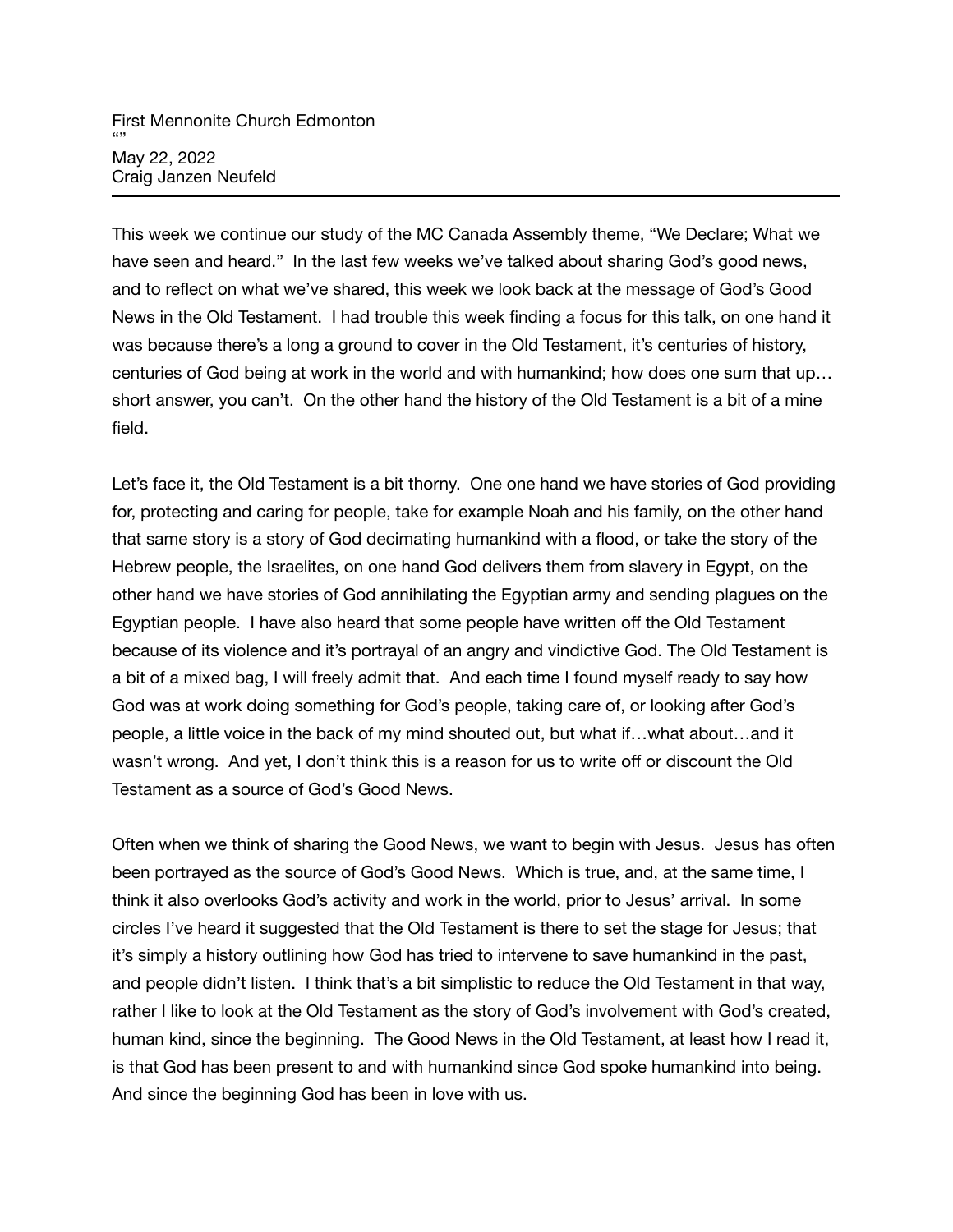The scripture I chose for today, Psalm 107, is a delightful Psalm declaring and proclaiming for all to hear, the endurance of God's faithful and steadfast love. Throughout the psalm there are themes of compassion and forgiveness, hope and hopefulness.. There are four vignettes contained within this Psalm which present four circumstances in which people are redeemed by God. There's the story of those who wondered in desert wastes, there are those who sat in gloom and darkness, there are those who were sick and afflicted, and there were those who were in stormy waters. And as I read this Psalm this week, it was impossible for me to not hear many of familiar Old Testament stories alluded to in these four vignettes. And it reminded me, that within these stories of the Old Testament we have a witness to God's and steadfast love. This Psalm, then, becomes, for our purposes this week, a beautiful framework to hang the tapestry of stories which proclaim God's enduring saving love.

The first vignette in our Psalm tells us that **some wandered in desert waste**, and when they cried to God in their trouble, God delivered them, and led them by a straight way.

Possibly the most formative story of people in the Judeo-Christian tradition is the story of the Exodus. For people of the Jewish faith, this is perhaps the most defining story of their tradition. Each passover this story is retold, and remembered. It is also a story that is told and retold throughout the Old Testament as a touchstone for Israelites. Often offered as a 'remember when God ….' In this story God is perhaps the most tangible and present. Whether it's thorough the fantastical parting of the Red Sea, or being led by a Pillar of Fire at night or a Column of Smoke in the day, whether it's through the provision of Mana and Quail, God was there. In their wandering God was present, providing guidance and meeting the needs of God's people. This, though, wasn't the first time God has been active in this way.

Before Moses and the Israelites were led and wandered in the wilderness, God called and led two people Abram and Sarai into the wilderness and promised them that they would become the patriarch and matriarch of a new people, and, in time, God fulfilled that promise. As we read in Genesis, God was with Abram and Sarai through the high's and lows, and was faithful throughout. Even when they weren't. A professor at seminary once told me that the story of the Bible is the story of God's people missing the point, and the stories in Genesis and Exodus illustrate that well, and at the same time they illustrate, for me at least, God's enduring stead fast love. It's easy to see how in love God was with God's people.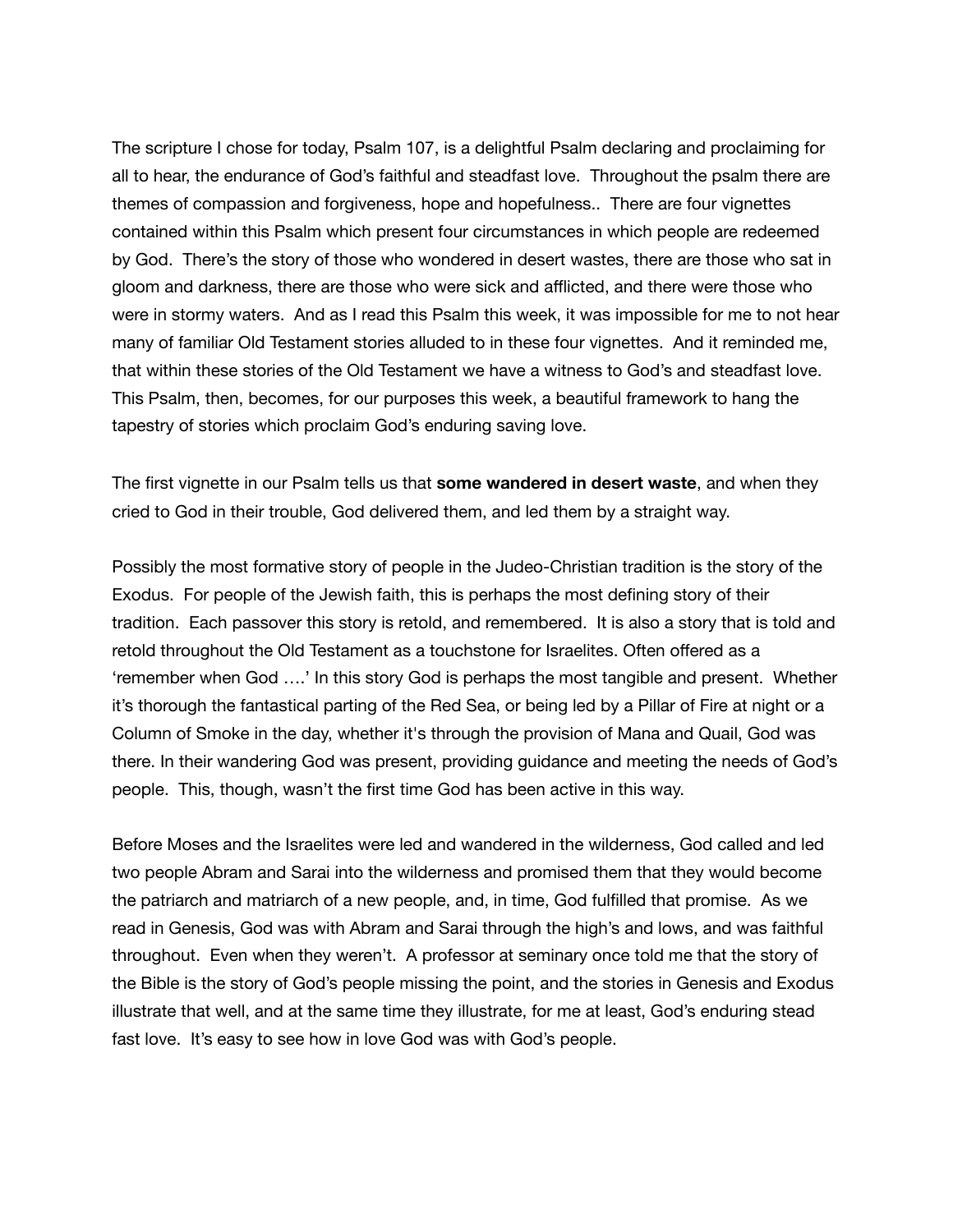And for us today, as we wander the assurance we can gather from these stories is that we do not wander alone. That when we enter the deserts of our lives, God is still present there with us. That just because we don't know which way to go, doesn't mean that God doesn't, nor does it mean that God does not watch over us, or have our best interests in mind. These stories, and the Psalmist remind us that God's steadfast love endures forever.

The Psalm continues that **some sat in gloom and darkness**, and when they cried to God, God saved them from their distress and brought them out of darkness and gloom, and broke their bonds asunder.

Unfortunately the Old Testament story is filled with stories of conquering and being conquered. In the Hebrew story there are at least two defining stories of enslavement and bondage. The first is the Hebrew enslavement to the Egyptians, the second, and equally formative is the Babylonian Exile.

I've already mentioned how Hebrew enslavement to the Egyptians defining to them as a people. During their enslavement, The Hebrew people cried out to God for release from bondage. And, in time, God called Moses to lead the people to freedom. God says to Moses, "I have heard their cry, I have seen the misery, I know their sufferings, and I have come to deliver them."

From the Babylonian exile the Psalms provide for us an incredible witness of faith and faithfulness. They offer us heart wrenching laments, honest confessions of sin and faithlessness, hopeful declarations of faith, and confident witnesses of God's faithfulness, all stemming from the Israelites shared traumatic experience of being a people who have lived through doom and darkness.

And for us today, while we may jump to the New Testament witness of the Paul and other imprisoned apostles, it's also good for us to remember that the people of the Old Testament had their own experiences of imprisonment, and God did see them through. While I do hope that none of us have to face imprisonment, we each may experience times of gloom and darkness, and the hope and reminder that we can take from these stories, is that in the darkness, God is still present. God was still faithful. We may not notice or see God present, but that doesn't mean that God is not there. These stories, and the Psalmist remind us that God's presence is steadfast.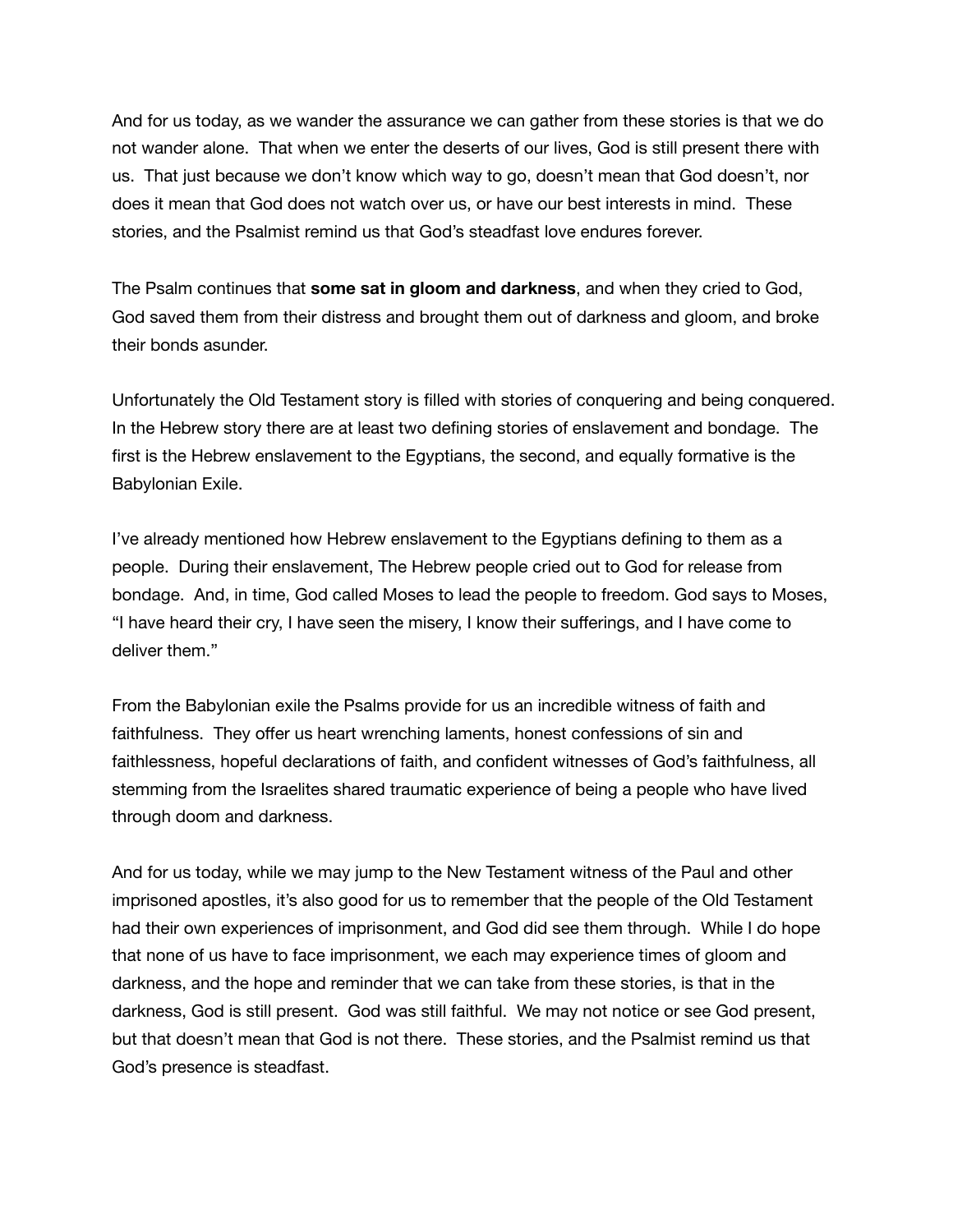Next the Psalmist declared that **some were sick and afflicted** and when they cried to God, God saved them and healed them.

Illness continues to be a time when we seek God's intervention the most. I'm sure countless prayers for healing have been lifted to God in the last number of years, particularly during this pandemic, and not just for those infected with COVID-19. Even with medical advances, we still seek God's intervention in times of medical distress, or, at the very least, we seek God's presence to journey the road of healing with us.

This is perhaps the place where my Old Testament knowledge hits a bit of a wall, if it were the New Testament, I'd have no problems

Now we could explore the story of Job…but then again, that might need to be its own sermon. The two stories that come to mind when thinking of God's intervention in matters of health are a bit of a stretch, so bear with me. And off the hop I will concede that in both of these stories, scriptures tell us that God did send these afflictions, so make of that what you will.

The first story that comes to mind, again, takes place during the Hebrew enslavement in Egypt. Have I mentioned yet how formative this story is. During the fifth and six plagues that God unleashes on the Egyptians, that of disease and boils, God protects and keeps the Hebrew people healthy, God watches over God's beloved people ensuring their health. The second story that comes to mind is while the Hebrew people are wandering in the desert, they are set upon by poisonous serpants, God commands Moses to make an image of serpent and put it on a pole, anyone who is bitten only needs to look at the pole and they will live. In both cases, God shows concern for God's people, God listens to their cries, and God offers healing.

And for us today, while I can't explicitly say that God will heal us of every affliction, that feels like I'm treading a little too close to the prosperity gospel. I can declare and witness that in times of illness or affliction, God is attentive and present to God's people. God is near, bringing peace and comfort to our spirits. God hears our cries, and God is steadfast, never abandoning us.

And finally the Psalmist reminds us that **some were in stormy waters**, and when they cried to God, God brought them out of their distress; God calmed the storm, and the waves of the sea were stilled.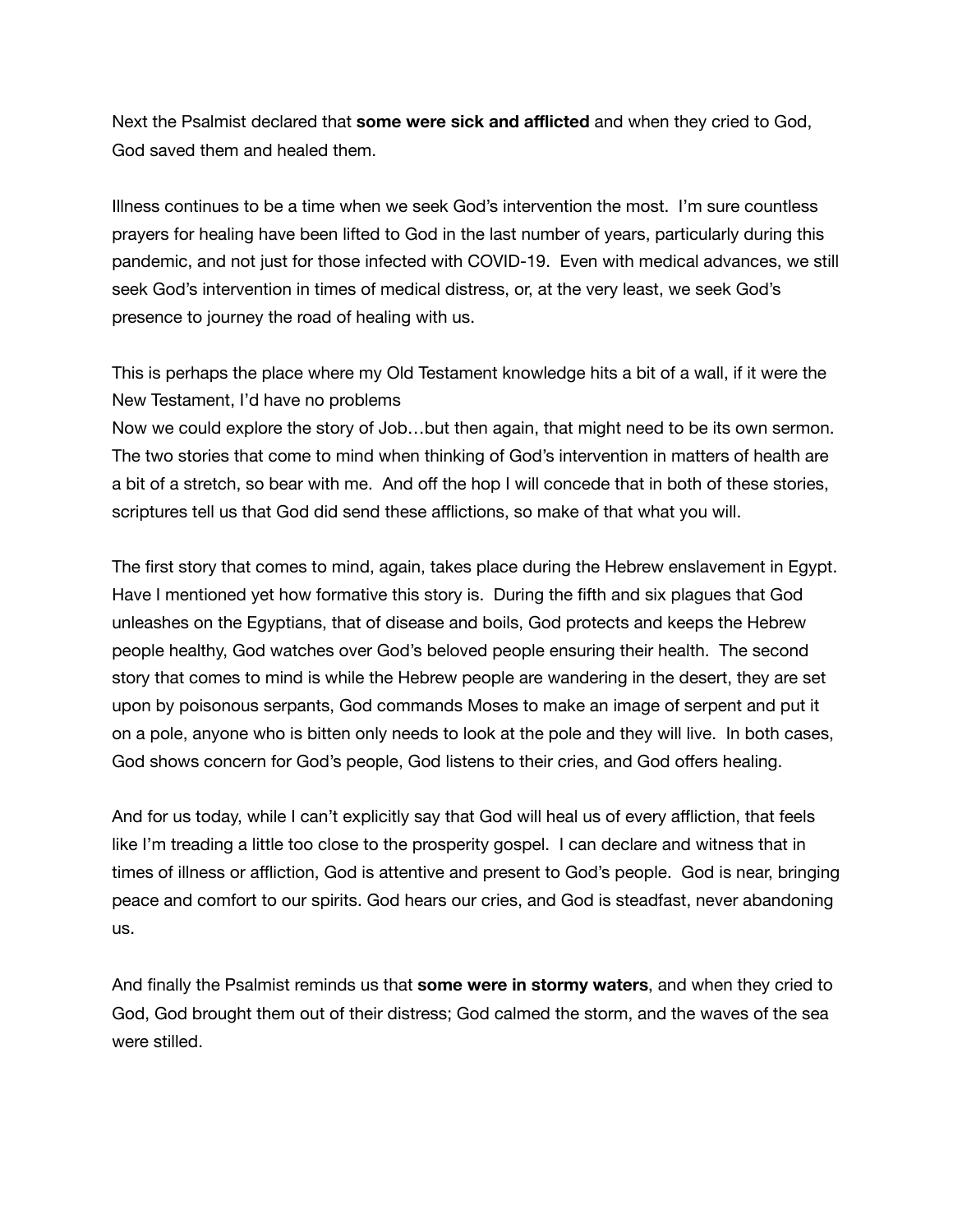Two Old Testament stories immediately come to mind when I think of God's faithful presence and stormy waters. Noah and Jonah. The sea has been, in the Old Testament tradition, has been understood to be a place of chaos. In the beginning God spoke the words of creation over the chaos of the deep. The Sea was believed to have been the domain of God, for only God could control the seas. For anyone who has ever watched the Deadliest Catch on the discovery channel, perhaps can appreciate why people would feel that only God could control the seas. The waves are unpredictable, relentless, and powerful.

In the story of Noah, we often tell the pastoral tale of Noah building the ark, and populating it with 2 of each kind of animal. However, what we often don't reflect on is the journey of that Ark over the 40 days and 40 nights. We usually don't bear much thought of the waves and weather that Noah, his family, and the occupants of the ark endured. God surely needed to be present to guide and protect the vessel containing the last life on the face of the planet. God's hand had to be at work, in navigating that vessel to safe land.

On the other hand we have the story of Jonah, who's deliberate disregard of God's call lands him in stormy seas, and yet, one can consider God's provision, in that a vessel, albeit a little fishy, is sent to take Jonah to the necessary shores. God's hand was present, not just keeping Jonah, relatively, safe, but also the crew of the ship that Jonah had chartered.

And for us today I am reminded of God's provision, guidance and protection, in the midst of stormy seas. It doesn't necessary mean that we're going to be unscathed in the midst of the storms of life, but I do believe that in the midst of the tumult and strife, God's faithfulness will lead and guide us to a calm port.

The Good News of the Old Testament is that God is faithful, God is present, God is with God's people. Through thick and thin, through joys and concerns, stormy seas, and calm waters, through deserts and lush oasis'. God is faithfully, steadfastly, present to God's people. No. Matter. What. God is there. This is quite simply God's Good News. That's the Good News that we can share about God. God is active and present, from the beginning until the end of time.

Our Psalm ends with these words: "Let those who are wise give heed to these things, and consider the steadfast love of the Lord."